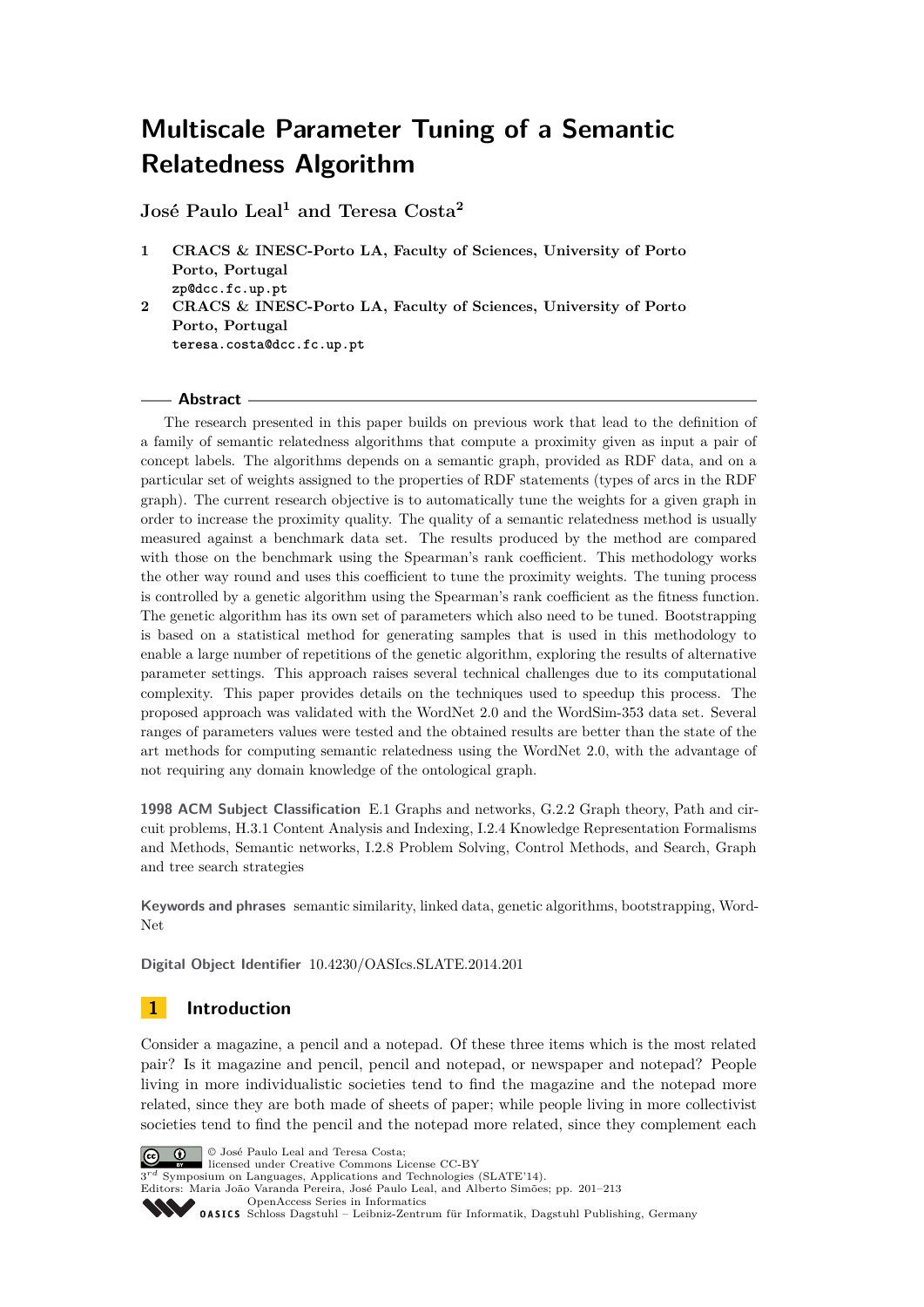other (a pencil writes on notepad) [\[7\]](#page-12-1). The differences are even more striking when people are asked to assign a value to the relatedness [\[6\]](#page-12-2). These experiments reveal the lack of a standard definition of relatedness and the difficulty to measure the relatedness of two concepts.

A standard approach to measure relatedness is to use an ontology [\[13\]](#page-12-3). An ontology is a formal and explicit specification of the relationships between concepts. For instance, a thesaurus is a kind of ontology specifying the relationships between words: synonymy and antonymy, as well as hyponymy (words whose semantic field encloses other words, e.g., mammal has as hyponym horse) and hypernymy (words whose semantic field is enclosed in other words, e.g, horse has a hypernym mammal).

This paper presents ongoing work aiming at the development of a new methodology to determine the semantic relatedness between two concepts. This methodology is ontology based, can be applied to an ontological graph, and does not require any knowledge of the ontological domain. It uses a family of semantic relatedness algorithms based on the notion of proximity [\[10\]](#page-12-4). An algorithm of this family is parametrized by a semantic graph and a set of weights. The semantic graph is provided as RDF data, where the resources are the graph nodes and the properties are the arcs. Each type of arc has a specific weight value. Tuning these weights in order to improve the quality of the semantic relatedness is the current objective of this research.

Other methods available in the literature [\[1,](#page-12-5) [11,](#page-12-6) [13\]](#page-12-3) measure the quality of their algorithms using as benchmark a standard data set [\[6\]](#page-12-2). The reference similarity of concept pairs is the average similarity assigned by a group of persons. The relatedness computed with an algorithm is compared against those of the benchmark using the Spearman's rank order correlation. The quality of an algorithm is as high as the value of this correlation.

A measure of quality is essential for using a genetic algorithm to tune weight values. In this tuning approach, an assignment of values to weights is encoded as a set of genes of a chromosome. New chromosomes are obtained by crossover and mutation of the chromosomes from the previous generation and the best are selected using a fitness function plus randomness. The fitness function receives as input a weight assignment and returns the Spearman's rank order correlation for a subset of benchmark data.

The genetic algorithm has in turn its own set of parameters that need to be tuned. Bootstrapping is done through a statistical procedure that produces a large number of samples that is used to explore the most promising settings of the genetic algorithm. The best settings are finally used to run the genetic algorithm a large number of times with the complete data set.

This methodology was validated with the ontology of WordNet 2.0 [\[5\]](#page-12-7), using as benchmark the WordSim-353 [\[6\]](#page-12-2) data set. The obtained results were better than the best results available on the literature for the same ontology and benchmark [\[13,](#page-12-3) [9\]](#page-12-8).

Due to its computational complexity this tuning methodology raises several technical challenges. Firstly, the semantic algorithms must collect a large number of paths connecting each pair of labels in the graph. Secondly, in order to compute the Spearman's rank order, the semantic relatedness algorithm must be executed with several hundreds of pairs of concept labels. Thirdly, the genetic algorithm must compute a correlation for each chromosome (a set of weight assignments) in the genetic pool for hundreds of generations. And finally, the evolution process of the genetic algorithm has to be repeated hundreds of times as part of the bootstrapping method. This paper presents also approaches used to speedup the tuning process.

The rest of the paper is organized as follows. The next section present the state of the art on semantic relatedness. Section [3](#page-2-0) describes the tuning methodology and Section [4](#page-6-0) details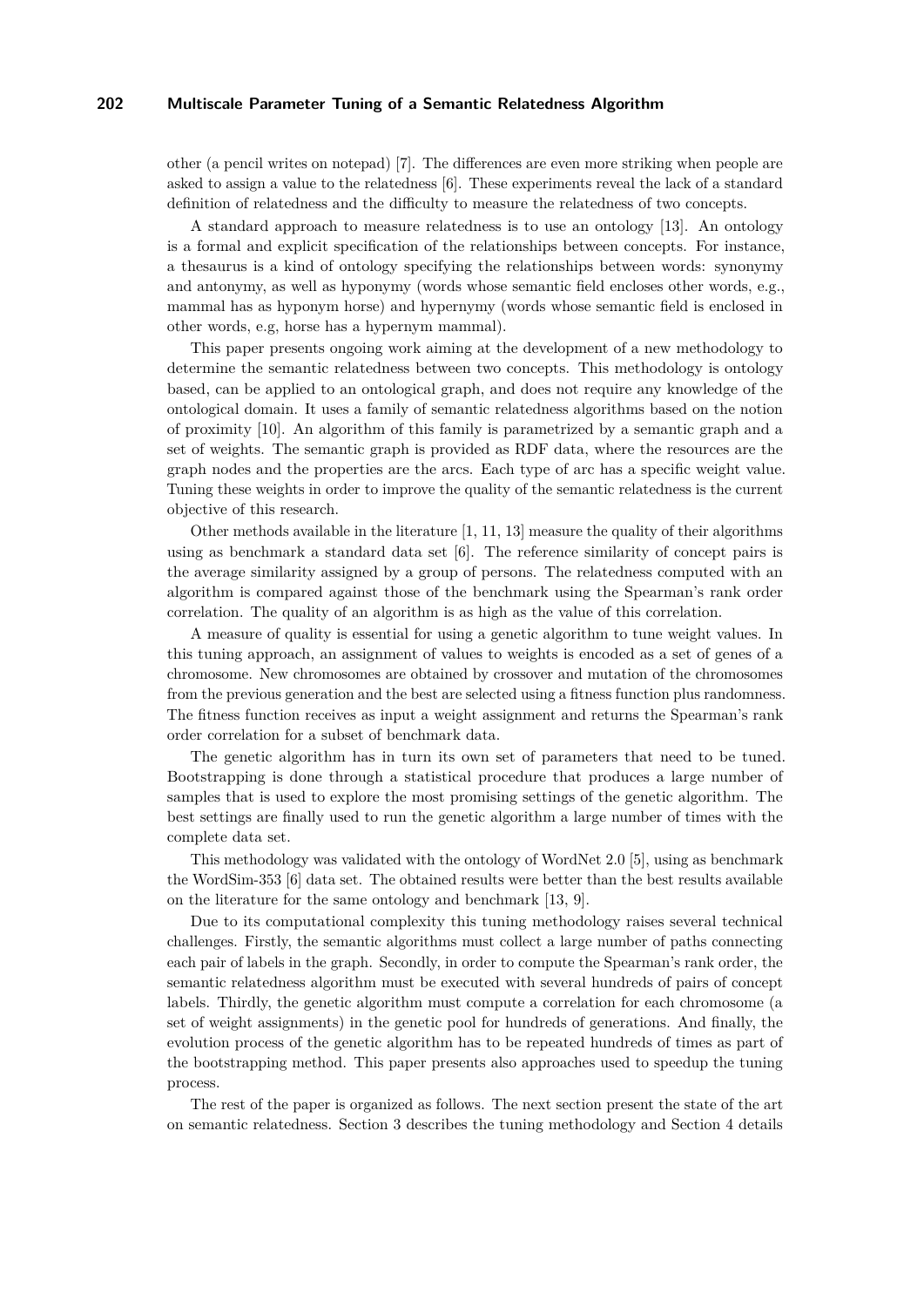its implementation. The experimental results and their analysis can be found in Section [5.](#page-8-0) Finally, Section [6](#page-11-0) summarizes this work and identifies opportunities for further research.

# **2 Related Work**

The problem of computing semantic relatedness can be approached in several ways. Most approaches fall in one of two types: path methods, based on the topology of the relationships between concepts; and content methods, based on the frequency of word occurrence in corpora. In many cases the paths relating the concepts traverse an ontology. The research described in this paper follows the ontological approach.

Some of the ontological methods use only the underlying taxonomy, for instance, the taxonomy created by the *is-a* relationships, or the hypernymy and hyponymy relationships of a thesaurus. An example of this kind of approach is the work of Mazuel and Sobouret [\[11\]](#page-12-6). Their approach measures the relatedness based on the taxonomical part of the ontology of the WordNet and discards paths that are not "semantically correct" working only with a subset of "semantically correct" paths. To measure the semantic distance this methodology selects the best one from the subset.

Other ontological methods explore the full range of relationships in an ontology. An example of this approach is the work of Hirst and St-Onge [\[8\]](#page-12-9) that used the WordNet as a knowledge source to create a lexical *chainer* (SIC). A lexical chain is a chain where words are included if they have a cohesive relationship with another word already in the chain. In this work they defined three types of relations: extra-strong, strong and medium-strong. The weight of a relation is higher as stronger is the relationship between the words.

Some path approaches use also statistical concepts. J. Garcia and E. Mena [\[2\]](#page-12-10) developed a method that uses the Web as knowledge source, based on the Normalized Google Distance. This approach uses the frequencies of concepts provided by search engines to define a new semantic relatedness measure among ontology terms.

The work of Michael Strube and Simone Paolo Ponzetto [\[13\]](#page-12-3) analyses several path and content approaches to choose the best one. The approaches they analysed were assigned to three categories: path, content and text overlap. The approaches in this last category compute an overlap score by using stemming to explore related words.

Several of the mentioned approaches use the WordNet. The WordNet [\[5\]](#page-12-7) is a large lexical knowledge base of English words. It groups nouns, verbs, adjectives and adverbs into *synsets* (sets of cognitive synonyms) that express distinct concepts. *Synsets* are interlinked by lexical and conceptual-semantic relationships. This knowledge base is well-known and widely used but lacks some specialized vocabularies and named entities, such as Diego Maradona or Freddie Mercury. On the other hand, it is a comparatively small knowledge base and thus it is ideal for the initial tests of a tuning methodology.

## <span id="page-2-0"></span>**3 Multiscale Weight Tuning**

This section is to describe an approach for tuning weights in a family of semantic relatedness algorithms. The proposed approach for tuning weights operates at different scales. Although each scale has its own distinctive features, there are self-similar patterns common to all scales.

Consider a fractal as a metaphor. At each scale a fractal exhibits features that are found also on other fractal dimensions. That is, if we zoom in (or zoom out) on a fractal we observe a identical pattern. Mathematical fractals are exact and infinite repetitions of the same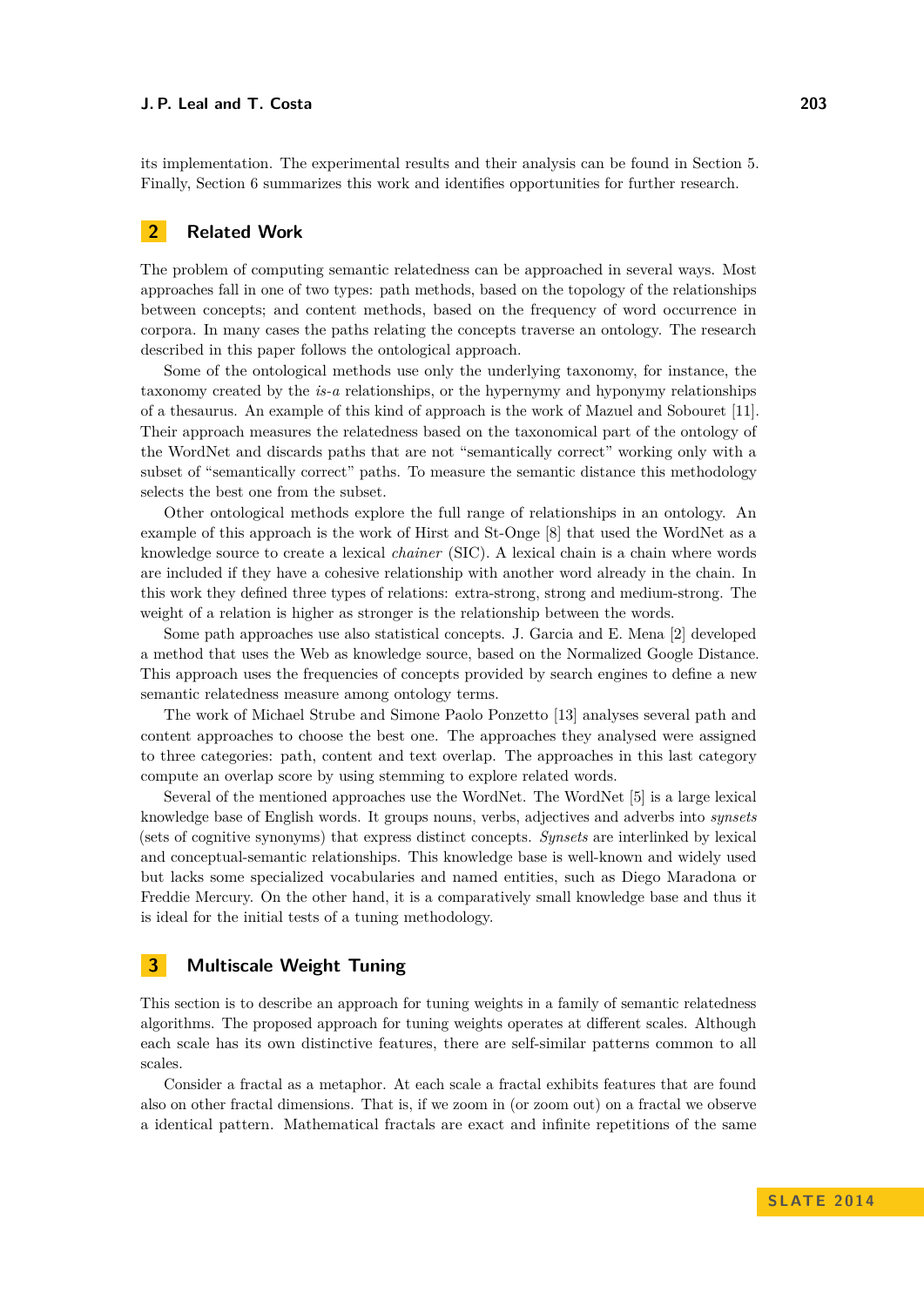pattern. Nonetheless, fractals observed in nature, such as shells, leaves or coastlines, exhibit self-similar patterns that are neither infinite nor an exact repetition of other scales.

In this tuning approach, the common pattern is the concept of function, with input and output values, and a set of parameters that can be tuned. At the lowest scale this function is the semantic relatedness algorithm. It takes as input a pair of strings and produces a value in the interval  $[0,1]$ . This function takes as parameters a semantic graph and a set of weights that must be tuned.

Zooming out to the next scale there is a genetic algorithm. A genetic algorithm can be seen as a function taking another function as input a fitness function and producing a result. It has also its own set of parameters that need to be tuned: the number of generations, the mutation rate, etc.. In this case the fitness function takes as input a set of weights and computes the correlation between the relatedness obtained by the algorithm and the standard benchmark. Hence, each application of a genetic algorithm (seen as a function) aggregates thousands of applications of functions from the previous scale – the semantic relatedness algorithm.

Continuing to zoom out to the next and final scale there is a statistical method, the bootstrapping method. This method measures the accuracy of the results obtained by the genetic algorithm with different parameter sets. It can also be seen as a function taking as input genetic algorithms, the candidates for producing a weight tuning, and producing an estimate of which is the best. Again, each application of the bootstrapping method (seen as a function) aggregates thousands of applications of the of functions from the previous scale – the genetic algorithm – since each candidate configuration set is repeated hundreds of times.

The following subsections detail each of these "fractal scales". Each scale describes the function that is used as input for its upper scale, identifying its parameters. At least metaphorically, these functions can be seen as a self-similar pattern that is present in the three different layers in which the proposed approach operates.

#### **3.1 Proximity Measure Layer**

The core of the methodology for calculate proximity between concepts is an algorithm to compute semantic relatedness using ontological information in RDF graphs. It uses the notion of proximity, rather than distance, as the underlying concept for computing semantic relatedness between two nodes.

Concepts in ontological graphs are represented by nodes. Take for instance the music domain. Singers, bands, music genres, instruments or virtually any concept related to music is represented as nodes in an ontology. These nodes are related by properties, such as has genre connecting singers to genres, and thus form a graph. This graph can be retrieved in RDF format using the SPARQL endpoint of a knowledge base, such as DBpedia or Freebase.

The core idea of the research presented in this paper is to use the RDF graph to compute the relatedness between nodes. Actually, the goal is the relatedness between terms, but concept nodes of this graph typically have a label – a string representation or stringification – that can be seen as a term.

At first sight relatedness may seem to be the inverse of the distance between nodes. Two nodes far apart are unrelated and every node is totally (infinitely) related to itself. Interpreting relatedness as a function of distance has an obvious advantage: computing distances between nodes in a graph is a well studied problem with several known algorithms. After assigning a weight to each arc one can compute the distance as the minimum length of all the paths connecting the two nodes.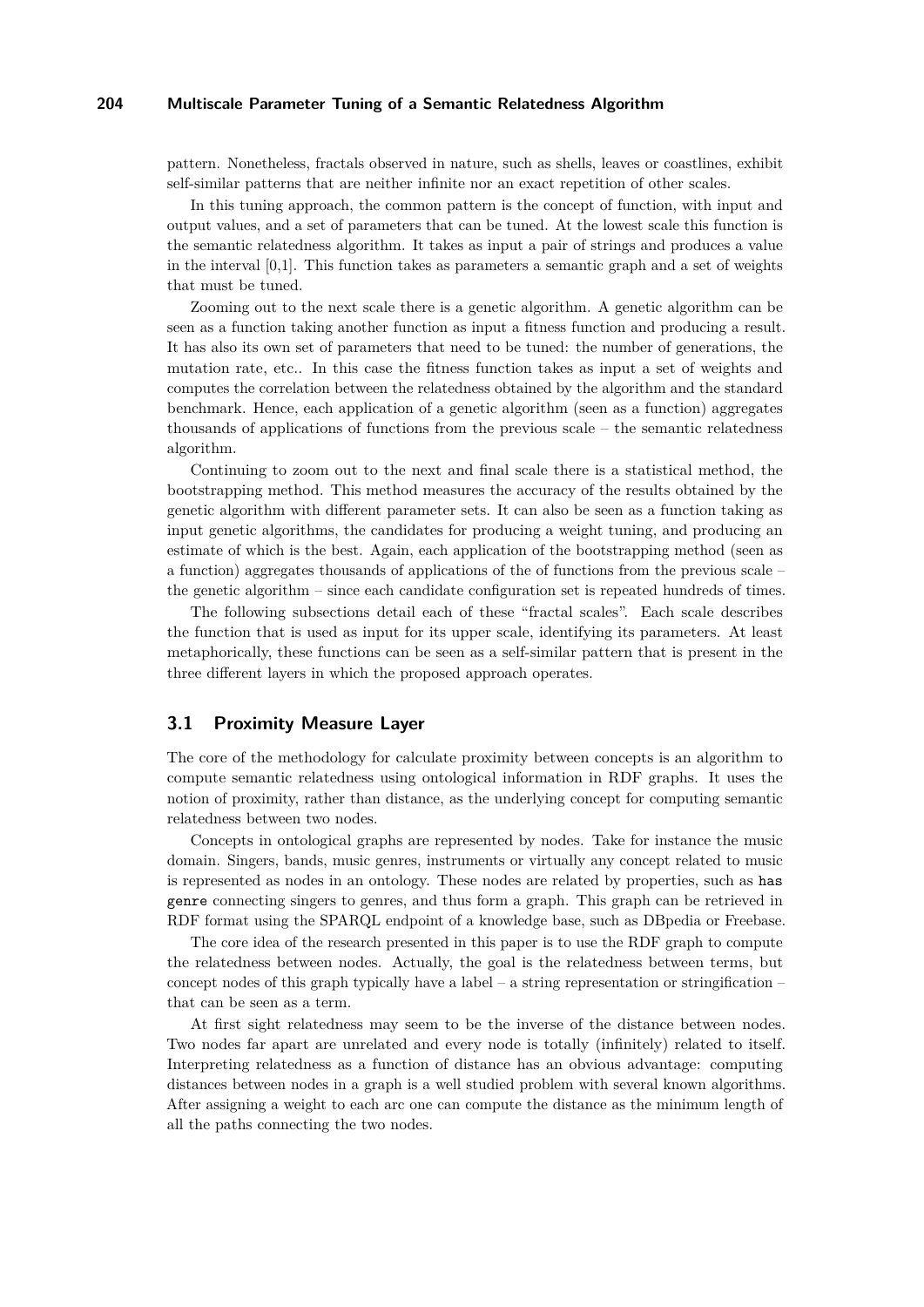<span id="page-4-0"></span>

**Figure 1** RDF graph for concepts in music domain.

On a closer inspection this interpretation of relatedness as the inverse of distance reveals some problems. Consider the graph in Figure [1.](#page-4-0) Depending on the weight assigned to the arcs formed by the properties has type and has genre, the distances between Lady Gaga, Madonna and Queen are the same. If the has genre has less weight than has type, this would mean that the band Queen is as related to Lady Gaga as Madonna, which obviously should not be the case. On the other hand, if has type has less weight than has genre then Queen is more related to AC/DC than to Lady Gaga or Madonna simply because they are both bands, which also should not be the case.

In the semantic relatedness methodology proposed, we consider *proximity* rather than distance as a measure of relatedness among nodes. By definition<sup>[1](#page-4-1)</sup>, proximity is closeness; the state of being near as in space, time, or relationship. Rather than focusing solely on minimum path length, proximity balances also the number of existing paths between nodes. As an example consider the proximity between two persons. More than resulting from a single common interest, however strong, it results from a collection of common interests.

With this notion of proximity, Lady Gaga and Madonna are more related to each other than with Queen since they have two different paths connecting each other, one through Musical Artist and another Pop Rock. By the same token the band Queen is more related to them than to the band AC/DC.

An algorithm to compute proximity must take into account the several paths connecting two nodes and their weights. However, paths are made of several edges, and the weight of an edge should contribute less to proximity as it is further away in the path. In fact, there must be a limit in number of edges in a path, as RDF graphs are usually connected graphs.

The main issue with this definition of proximity<sup>[2](#page-4-2)</sup> is how to determine the weights of

<span id="page-4-1"></span><sup>1</sup> https://en.wiktionary.org/wiki/proximity

<span id="page-4-2"></span> $2$  See [\[10\]](#page-12-4) for a detailed description of the algorithm.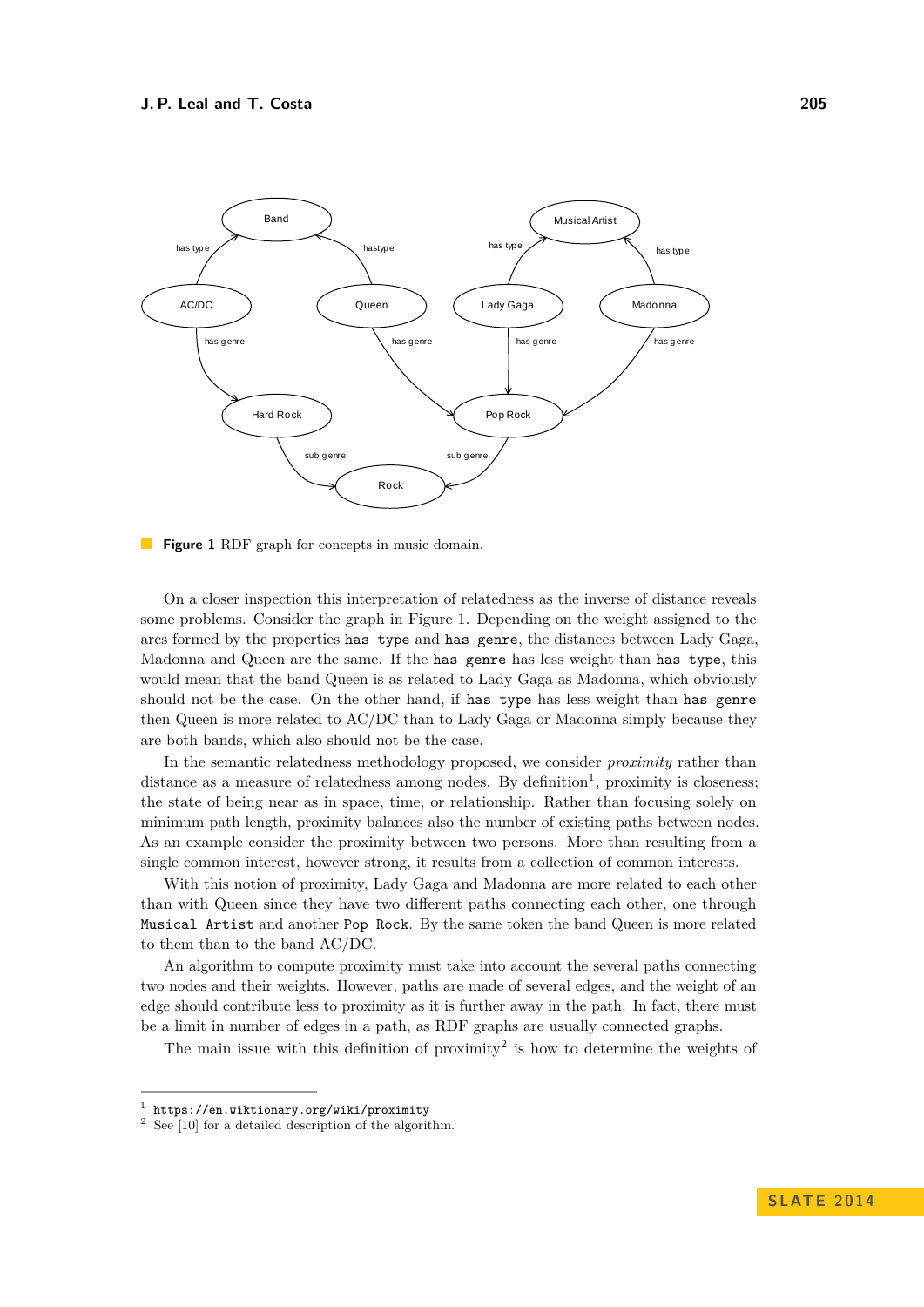transitions. The first attempt was to define these weights using domain knowledge. For instance, when comparing musical performers one may consider that being associated with a band or with another artist is more important than their musical genre, and that genre is more important than their stylistics influences and even more important than instruments they play.

This naïve approach to weight setting has several problems. Firstly, this kind of "informed opinion" frequently has no evidence to support it, and sometimes is plainly wrong. How sure can one be that stylistics influences should weight more than the genre in musical proximity? Even if it is true sometimes, how can one be sure it is true in most cases? Secondly, this approach is difficult to apply to a large ontology encompassing a broad range of domains. Is a specialist required for every domain? How should an ontology be structured in domains? What domain should be considered for concepts that fall in multiple domains? To be of practical use, the weights of a proximity based semantic relatedness algorithm must be automatically tuned.

# **3.2 Genetic Algorithm Layer**

Genetic algorithms are a family of computational models that mimic the process of natural selection in the evolution of the species. These algorithms use the concepts of *variation*, *differential reproduction* and *heredity* to guide the co-evolution of a set of problem solutions. This type of algorithm is frequently used to improve solutions of optimization problems [\[14\]](#page-12-11).

There are two necessary conditions for using a genetic algorithm. Firstly, the different candidate solutions must be representable as individuals (*variation*). This encoding of an individual solution is sometimes called a *chromosome* which are a collection of *genes* that characterize the solution. Secondly, it must be possible to compare a set of individuals, decide which are the fittest and allow them to pass their genetic information to the next generation (*differential reproduction*). Also, the representation of solutions as individuals must allow their recombination with other solutions (*heredity*) so that favorable traits are preferred over unfavorable ones as the population of solutions evolves.

A simple approach in the case of weight tuning is to consider as *individual* a vector of weight values. This representation contrasts with the binary representations typically used in genetic algorithms [\[4\]](#page-12-12). However it is closer to the domain and it can be processed more efficiently with large number of weights.

Genetic algorithms introduce variance also by *mutation*. The are a number of mutation operators, such as swap, scramble, insertion, that can be used on binary representations [\[4\]](#page-12-12). However, the approach taken to represent individuals in this methodology makes these kind of mutations less interesting. Since weights are independent from each other, swapping values among them is as likely to improve the solution as selecting a new random values. Hence, the genetic algorithm created for tuning weights has a single kind of mutation: randomly selecting a new value for a given "gene".

The fitness function plays a decisive role in selecting the new generation of individuals, created by crossover and mutation of their parents. The usual method for estimating the quality of a semantic relatedness function is to compare it with a benchmark data set. The benchmark data set contains pairs of words and their relatedness.

The Spearman's rank order coefficient is commonly used to compare the relatedness values in the benchmark data set with those produced by a semantic relatedness algorithm. Rather than the simple correlation between the two data series, the Spearman's rank order sorts those data series and correlates their rank.

The genetic algorithm of this weight tuning methodology uses as fitness function the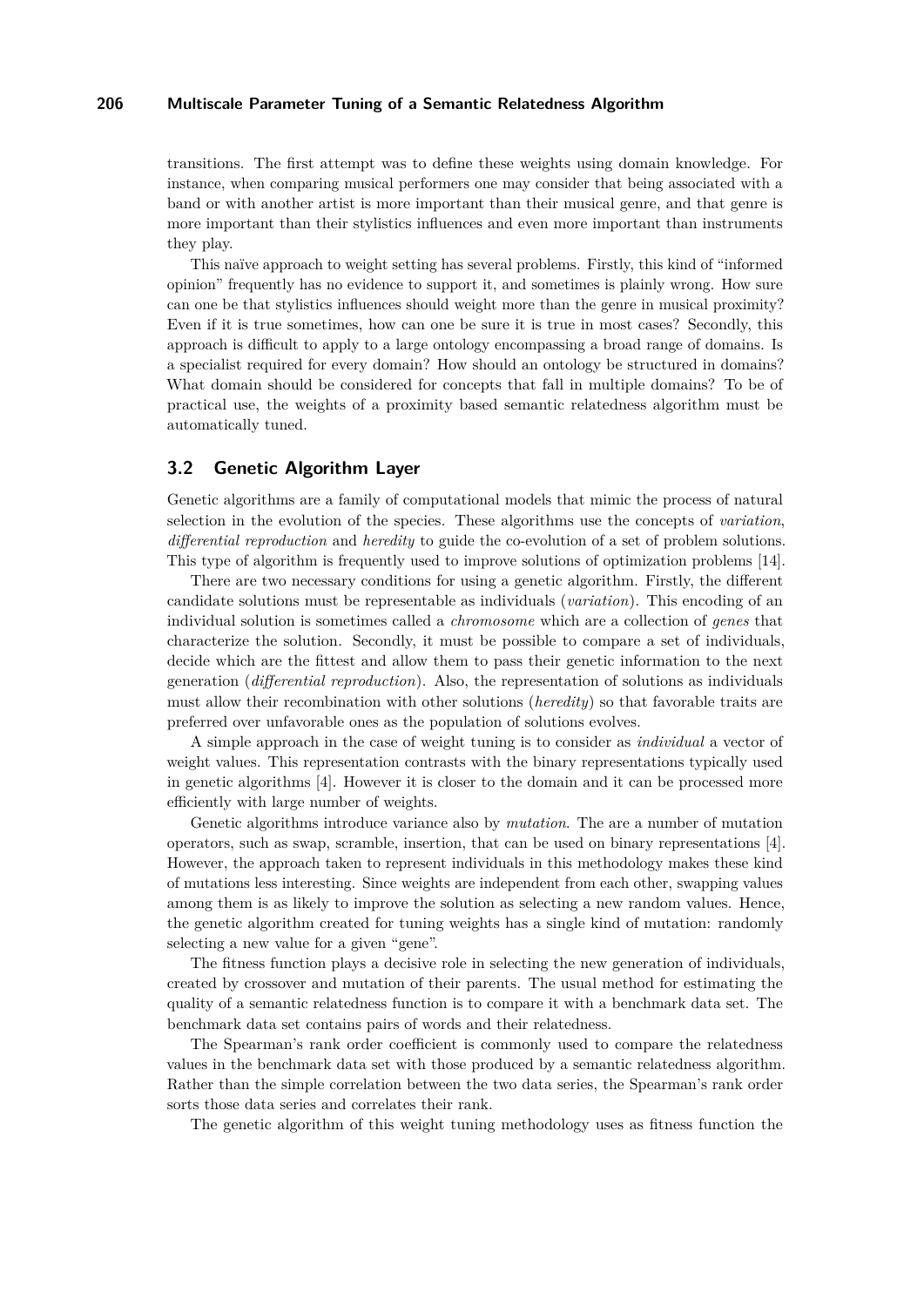Spearman's rank order coefficient on benchmark data, using as input a vector of weight values assigned to each arc type.

## **3.3 Bootstrap Layer**

The genetic algorithm itself has a number of parameters that must be tuned. Generic parameters of a genetic algorithm include the number of generations and the mutation rate. In this particular case the range of values that may be assigned to weights must also be considered.

Several approaches to tuning parameters of genetic algorithms have been proposed and compared [\[12\]](#page-12-13). Although with different approaches, these methods highlight the advantage of using automated parameter tuning over tuning based on expert "informed opinions". In many cases the best solution contradicts the expert best intuitions.

The proposed methodology relies on a single benchmark data set to compare alternative weight attributions. To repeat a large number of experiments using the genetic algorithm to co-evolve a set solutions one needs a larger test sample. Bootstrapping [\[3\]](#page-12-14) is a statistical method for assigning measures of accuracy to data samples, using simple techniques known as *resampling*.

Resampling is applied to the original data set to build a collection of sample data sets. Each sample data set has the same size as the original data set and is build from the same elements. If the original data set has size *n* then *n* elements from that set are randomly chosen to create the sample set. When an element is selected it is not removed from the original data set. Hence, a particular element may occur repeatedly on the sample data set while other may not occur at all.

The bootstrapping method is used for comparing different approaches. Each approach is repeated a large number of times, typically 200, each time with a different sample set. Each approach is summarized by a statistics, such as the mean or the third quartile. In the end, these statistics are compared to select the most effective approach. Since the objective is to select the approach that may lead to the highest Spearman's coefficient, the third quartile is specially relevant since it is a lower bound of the largest solutions.

In this tuning methodology, each approach corresponds to a particular setting of the genetic algorithm. Candidate settings include values for parameters such as the number of generations or the mutation rate. Another important parameter that is specific to this methodology is the range of values that are used as possible values for weights. As these values have to be enumerated, this methodology considers only integer values bellow a certain threshold.

As the result of the bootstrapping method a particular setting of the genetic algorithm's parameters is selected. The final stage is to run the genetic algorithm with these settings, using the full benchmark data set in the fitness function. The selected genetic algorithm is repeated an even larger number of times, typically 1000, and the best result is selected as weights for the relatedness algorithm.

## <span id="page-6-0"></span>**4 Implementation**

The methodology presented for parameter tuning has a high computational complexity. At its core it has to find all paths connecting two concepts to compute a single proximity. To test the quality of a vector of weights, the proximity has to be computed for each pair of concepts in a benchmark data set. Bootstrapping repeats 200 times the genetic algorithm for each setting, and this process is repeated for a large number of settings.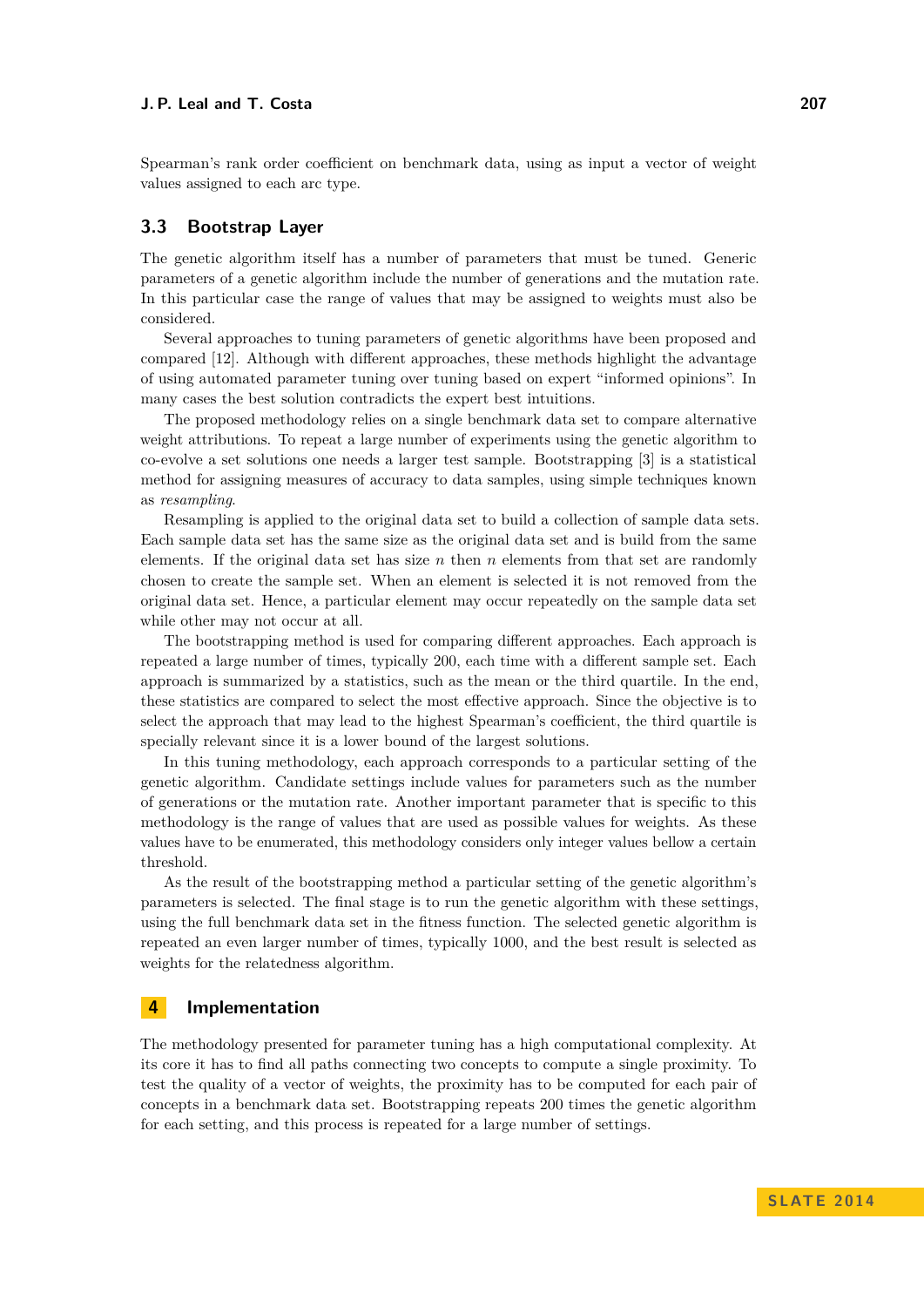The strategy used for improving the efficiency of the methodology has three main components: graph pre-processing (described in the Subsection [4.1\)](#page-7-0), factorization of the proximity algorithm and concurrent evaluation of the bootstrapping method (described in the Subsection [4.2\)](#page-7-1). The remainder of this section details each of these components.

#### <span id="page-7-0"></span>**4.1 Graph Pre-processing**

The computation of the semantic proximity between two concepts depends on a data graph search that finds all the paths that connect both concepts. The data graph search is implemented in two different ways, supporting queries of remote and local data. The main differences are the methods that retrieve the nodes with a specific label and the methods used to retrieve the transitions from a node used by the semantic relatedness algorithm.

Remote data is usually retrieved from SPARQL endpoints. A SPARQL endpoint is addressed by a URI to which SPARQL queries can be sent and which returns RDF as a response. Paths are built from data collected from two SPARQL queries. The following query retrieves the list of all nodes that have a given string as label. This query is executed twice, one for each label. For each node retrieved with the previous SPARQL query another SPARQL query is executed, as shown bellow, until the set of paths connecting both concepts are finished.

The SPARQL approach raises a number of issues. Firstly, the endpoint or network may be under maintenance or with performance problems. Secondly, some endpoints have configuration problems and do not support queries with some operators, such as UNION. And thirdly, the SPARQL queries can have performance issues, mainly when using operators such as DISTINCT, and having a large amount of queries per proximity search can cause a huge impact at the execution time.

In order to avoid those issues, this methodology also implements searches in local data. Knowledge bases often provide dumps of their data. Local data are preprocessed RDF graphs that are stored in the local file system, retrieved from those dumps. Graph pre-processing begins with parsing the RDF data. RDF data can be retrieved in several formats, such as Turtle, RDF/XML or N-Triples. To simplify this process, all RDF data is converted to N-Triples, since this is the simplest RDF serialization.

This process takes some time to execute but it is only necessary to execute it once. Also, the most used data is cached in memory which has a significant impact on performance.

The proximity algorithm is based on a previous definition [\[10\]](#page-12-4). This algorithm takes two strings as labels and builds a set with all the paths that connect both concepts. In this current implementation, there is a stemming process with labels aiming to increase the meaning scope of each word.

The computation of the proximity of a single pair of concepts using the WordNet 2.0  $SPARQL$  endpoint<sup>[3](#page-7-2)</sup> takes about 20 minutes. With the pre-processed graph<sup>[4](#page-7-3)</sup> that is executed once and takes 30 minutes, the same computation takes about 6 seconds.

# <span id="page-7-1"></span>**4.2 Other Optimizations**

Traversing the graph searching for paths connecting two labels is the most frequently executed part of this semantic relatedness methodology. Nevertheless, this procedure is almost the same for each pair of concepts, varying only on the weights that are used for each arc type.

<span id="page-7-2"></span><sup>3</sup> <http://wordnet.rkbexplorer.com/sparql/>

<span id="page-7-3"></span><sup>4</sup> The tests were executed in a 8 core machine at 3.5 GHz and 16Gb of RAM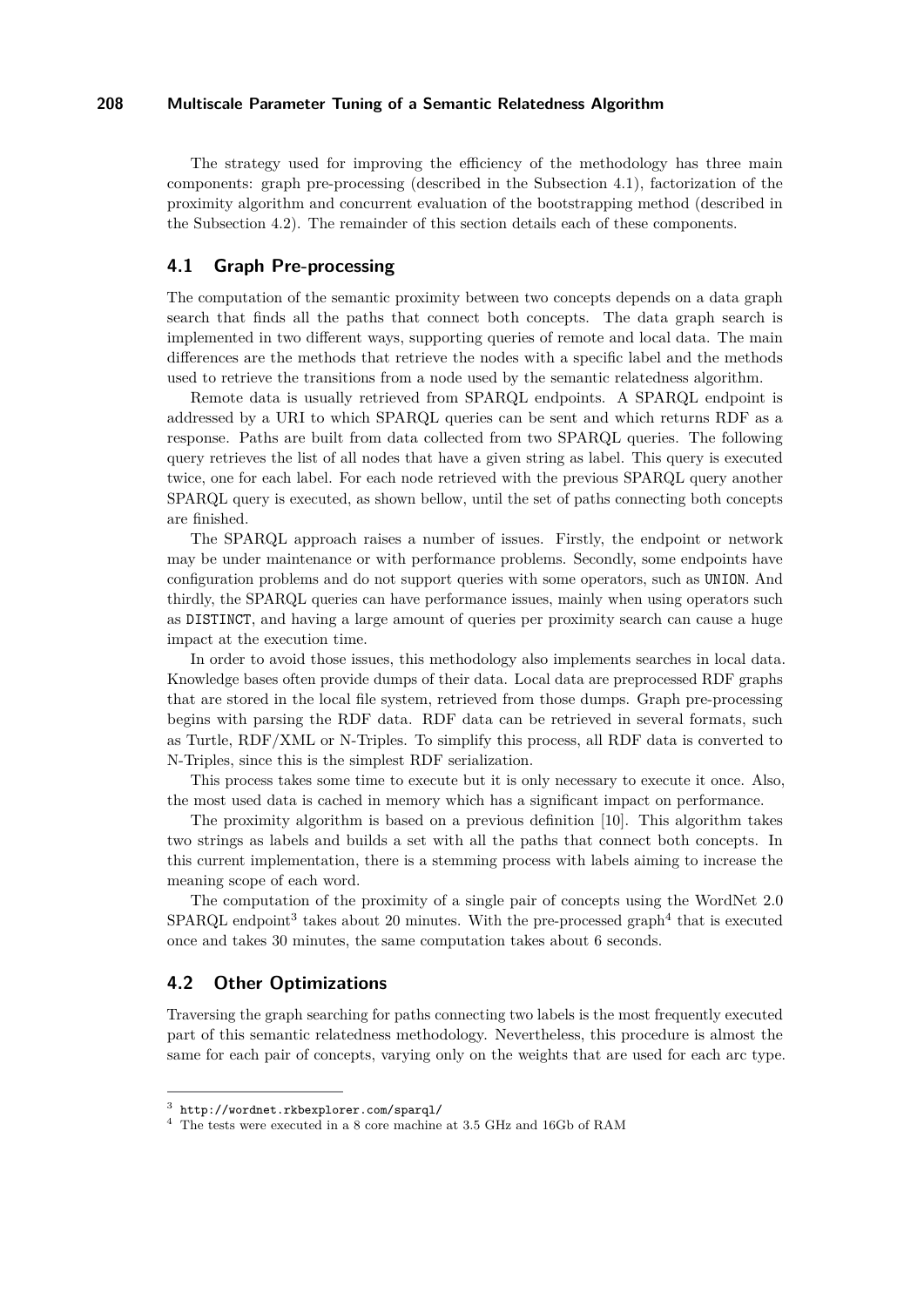This computation is repeated many times since the exact same pair of concepts is used each time that the genetic algorithm is run.

The solution found was to alter the proximity algorithm to compute the set of coefficients that are multiplied to each weight. These coefficients are organized in a vector, using the same order of the weight vector used in the genetic algorithm. Thus, computing the proximity of a pair of concepts given a different weight vector is just the inner product of the weight vector and the coefficient vector.

With this modification a single run of the genetic algorithm with 200 generations takes less than a 1 minute and computing the coefficients for all the pairs takes about 30 minutes.

The final optimization was concurrent evaluation of the bootstrapping method. Each of the settings can be processed independently, hence they could be assigned to a different processor of a multi-core machine. Each run of the bootstrapping method takes about 200 minutes. It run 120 configurations that sequentially would take more than 16.5 days in about 2 days.

# <span id="page-8-0"></span>**5 Validation**

The validation of the proposed tuning approach consisted of tuning the weights of the relatedness algorithm for WordNet 2.0. The tuning was performed in two rounds. In the first round a large number of settings was explored to determine which were the most relevant. A second round was then performed to explore new settings on those parameters that have more impact on performance.

The tuning process uses as benchmark the WordSimilarity-353 data set [\[6\]](#page-12-2). It has 353 pairs of concepts with the mean of the relatedness values given by humans. Since WordNet 2.0 does not have all the words listed in this data set, the pairs with missing elements were removed, creating a new data set with the non-missing pairs. In total 7 pairs were removed.

The bootstrapping process tests three parameters: weight values, mutation rate, and number of generations. The weight values were divided in positive and mixed (positive and negative) values; the positive values ranged in  $[0, n]$  with  $n \in \mathbb{N}^+$  and  $n \leq 10$ . The mixed values ranged in  $[-n, n]$  for the same values of *n*. The mutation rate took values in the set {0*.*3*,* 0*.*4*,* 0*.*5} values and the number of generations in {100*,* 200}. Permutating these values, 120 different sets of parameters were tested. Each set of parameters was executed 200 times in the bootstrapping process. The results of those tests can be seen in the following graphs. These graphs show the statistics of the correlation as function of a single variable: number of weight values, mutation rate and number of generations.

Figure [2](#page-9-0) shows how the correlation evolves with different amounts and ranges of distinct weights. The correlation obtained when there are only positive values in the weight set is much lower than when positive and negative weights are used. The positive values also appear to reach a maximum value. However, the sets with positive and negative values do not show that stabilization, becoming relevant more tests with a larger range of values.

The graph on the left of Figure [3](#page-9-1) shows the impact of changing the mutation rate. Despite the large overall variation, the mean and third quartile values are similar, showing that variations in this parameter have a small impact on the tuning process. Still, the variation of the maximums indicate the relevance of also testing lower mutation rates in the future.

The graph on the right of Figure [3](#page-9-1) presents the variation of the number of generations. As it occurs with the mutation rate, changes in the number of generations have no significant impact in the correlation values.

After the first round, changes in range of weight values appear to have a higher impact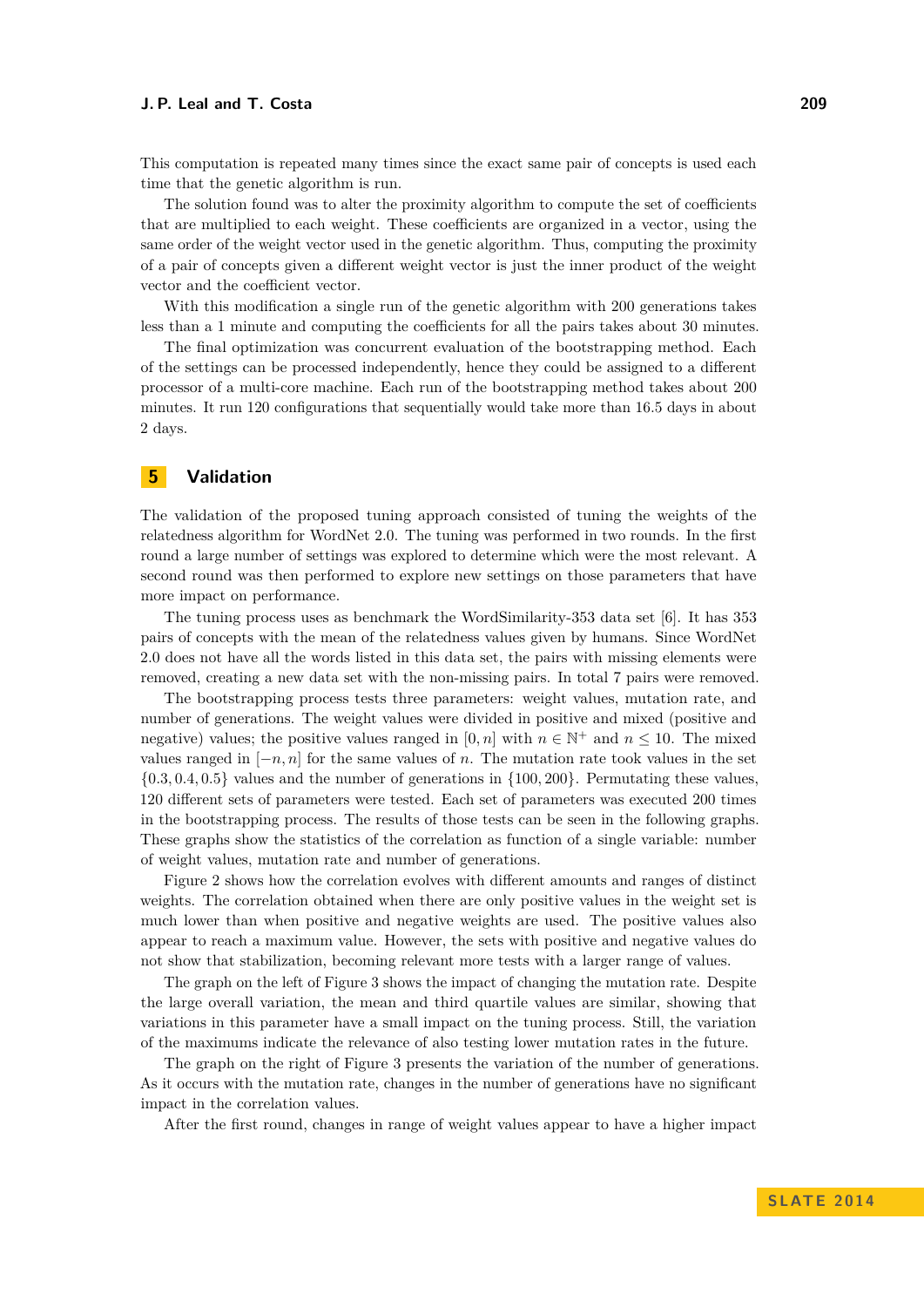<span id="page-9-0"></span>

Amount of weight values

<span id="page-9-1"></span>

**Figure 2** Graph of weights distribution.

<span id="page-9-2"></span>



Amount of weight values

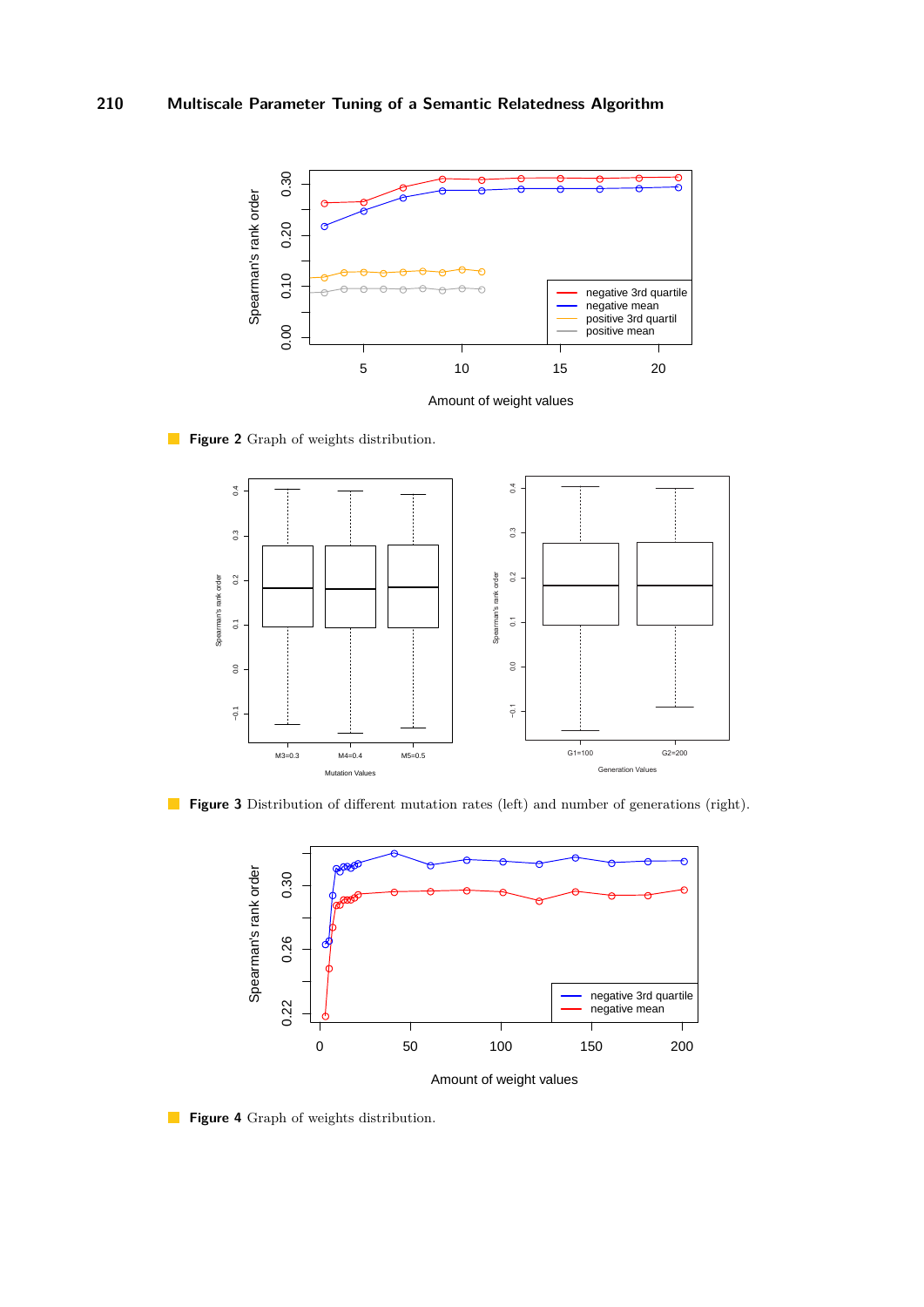| Edge type              | Weight         | Edge type                | Weight |
|------------------------|----------------|--------------------------|--------|
| null                   | 1              | wn:classifiedByUsage     | 18     |
| wn:memberMeronymOf     | $-2$           | wn:tagCount              | 1      |
| wn:participleOf        | $-6$           | wn:sameVerbGroupAs       | $-8$   |
| wn:antonymOf           | $-5$           | wn:derivationallyRelated | 0      |
| wn:classifiedByTopic   | 19             | wn:attribute             | $-15$  |
| wn:partMeronymOf       | 19             | wn:synsetId              | 18     |
| wn:word                | 12             | wn:seeAlso               | 6      |
| wn:gloss               | 19             | rdfs:type                | $-2$   |
| wn:similarTo           | $-19$          | entails                  | $-1$   |
| wn:containsWordSense   | $\overline{4}$ | wn:classifiedByRegion    | $-9$   |
| wn:causes              | $-17$          | wn:adverbPertainsTo      | 12     |
| wn:frame               | 7              | wn:hyponymOf             | 9      |
| wn:adjectivePertainsTo | 3              | wn:substanceMeronymOf    | 18     |

<span id="page-10-0"></span>**Table 1** Weight values obtained after tuning process.

<span id="page-10-3"></span>**Table 2** Previous work with WordNet and WordSim-353.

| Method                     | Spearman's rank order |  |
|----------------------------|-----------------------|--|
| Jarmasz $(2003)$           | $0.33 - 0.35$         |  |
| Strube and Ponzetto (2006) | 0.36                  |  |
| Proposed method            | 0.41                  |  |

in the correlation values, specially if they allow negative values, increasing the correlation as the range size increases. New tests were needed to investigate for how long the correlation continues to increase, if it converges to an asymptote, or if the correlation degrades after a certain threshold.

A new round of tests was made to investigate these hypothesis. This time only positive and negative values were used, with fixed values of mutation rate and number of generations. These new configurations uses ranges from  $[-10 \times n, 10 \times n]$  with  $n \in \mathbb{N}^+$  and  $n \leq 10$ . The mutation rate value was fixed at 0*.*4 and the number of generations was fixed at 200. The results are displayed in Figure [4.](#page-9-2) The values obtained by increasing the range of values show a maximum value at the range [-20,20]. Ranges with higher values seem to never exceed the Spearman's rank order obtained at that point, indicating that performance degrades after this threshold.

Using the best configuration obtained by the bootstrap process the genetic algorithm was executed 1000 times aiming to obtain the best correlation value and the related configuration.

The best Spearman's rank order value obtained was 0.409 and the corresponding weight set is listed in the Table [1.](#page-10-0) The edges with the prefix wn correspond to the WordNet 2.0  $\text{URI}^5$  $\text{URI}^5$  and the prefix rdfs to the RDF Schema URI<sup>[6](#page-10-2)</sup>. The edge type null is the custom edge created in the stemming process.

Table [2](#page-10-3) compares the results obtained by tuning the edge weights without domain knowledge with other methodologies.

<span id="page-10-1"></span> $5$  http://www.w3.org/2006/03/wn/wn20/schema/

<span id="page-10-2"></span> $^6$  http://www.w3.org/1999/02/22-rdf-syntax-ns#type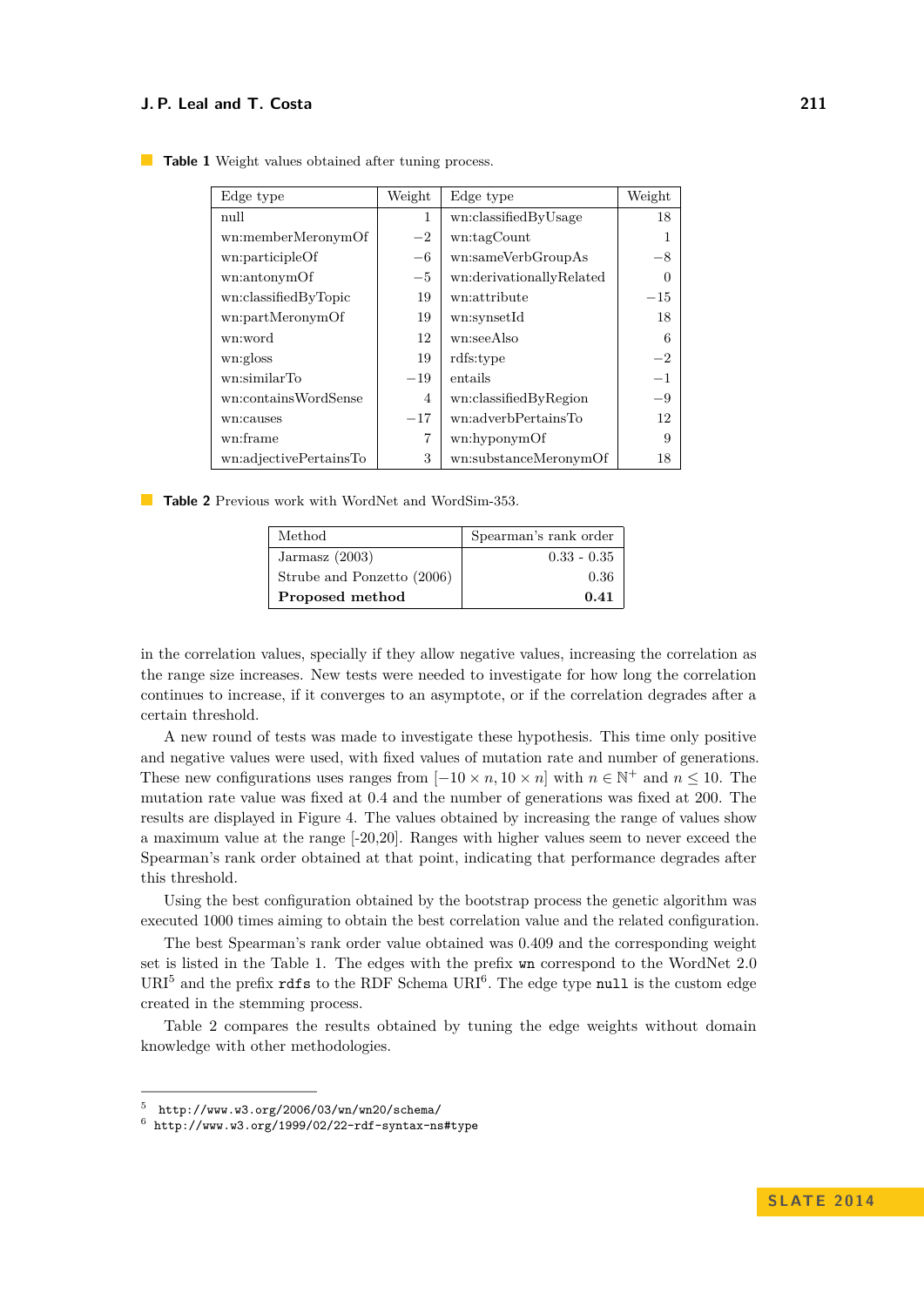# <span id="page-11-0"></span>**6 Conclusion**

The major contribution of the research presented in this paper is a method for tuning a relatedness algorithm to a particular ontological graph, without requiring any domain knowledge on the graph itself. The results obtained with this approach for WordNet 2.0 are better than the state of the art for the same graph. A number of solutions to speedup graph processing and the evaluation of fitness functions are also relevant contributions.

The proposed tuning approach performs a multiscale parameter tuning of an ontology based semantic relatedness algorithm. The main feature of the base algorithm is the fact that it considers all paths in an ontological graph that connect two labels and computes the contribution of each path as a function of its length and of the type of its arcs (properties). The main issue of this algorithm is the selection of parameters (weight values for each type of arc) that maximize the quality of the relatedness algorithm.

The quality of semantic relatedness algorithms is usually measured against a benchmark data set. This data set consists of the relatedness of a set of words, defined as the mean of the relatedness attributed by a group a persons. The quality of the algorithm is computed as the Spearman's rank correlation coefficient between the relatedness produced by the algorithm and the relatedness given by the data set. By defining this correlation as a function of weight assignments it is possible to frame the problem of maximizing the quality of the relatedness algorithm as finding the maximum of a function.

Evolutionary algorithms in general, and genetic algorithm in particular, are popular choices for improving the quality of solutions. Using a genetic algorithm it is possible to use variation and selection to improve the Spearman's coefficient. The proposed genetic algorithm uses as chromosome a set of weights attributions. The range of values used in attributions, as well as the number of generations and the mutation rate are in turn parameters that must also be tuned.

The statistical method of bootstrapping was used to measure the accuracy of different parameter settings. This method generates diversity by producing many sample data sets from the original data set. Bootstrapping is used to compare the results of the genetic algorithm with different settings. After selecting the best candidate parameters for the genetic algorithm, this is rerun with the complete benchmark data set.

The proposed approach for tuning the parameters of the semantic relatedness algorithm was validated with Wordnet 2.0. The tuning procedure was actually executed twice. In the first run several parameters of the genetic algorithm were tested to conclude that the range of weight values is the decisive parameter, in particular if it is allowed to contain negative values. The variation of some of the parameters, such as mutation rate and number of generations, had no impact on the quality. Based on these findings a second run of the tuning procedure explored a wider range of values. It showed that quality improves with the width of range values but also that a small degradation occurs after a certain threshold. The genetic algorithm was finally repeated a large number of times with the settings selected by this approach and the maximum Spearman's correlation obtained is significantly higher than the best result reported on the literature for the same graph.

The Wordnet 2.0 graph used for the evaluation is comparatively small. It has just 26 different types of properties and 464.795 nodes. The next step is to investigate how this approach works with Wordnet 3.0 and with even larger graphs, such as the DBPedia or Freebase. Apart from the challenges of dealing with such large graphs, it will be interesting to compare the semantic relatedness potential of different graphs and try to combine them to improve the accuracy of the semantic relatedness algorithm.